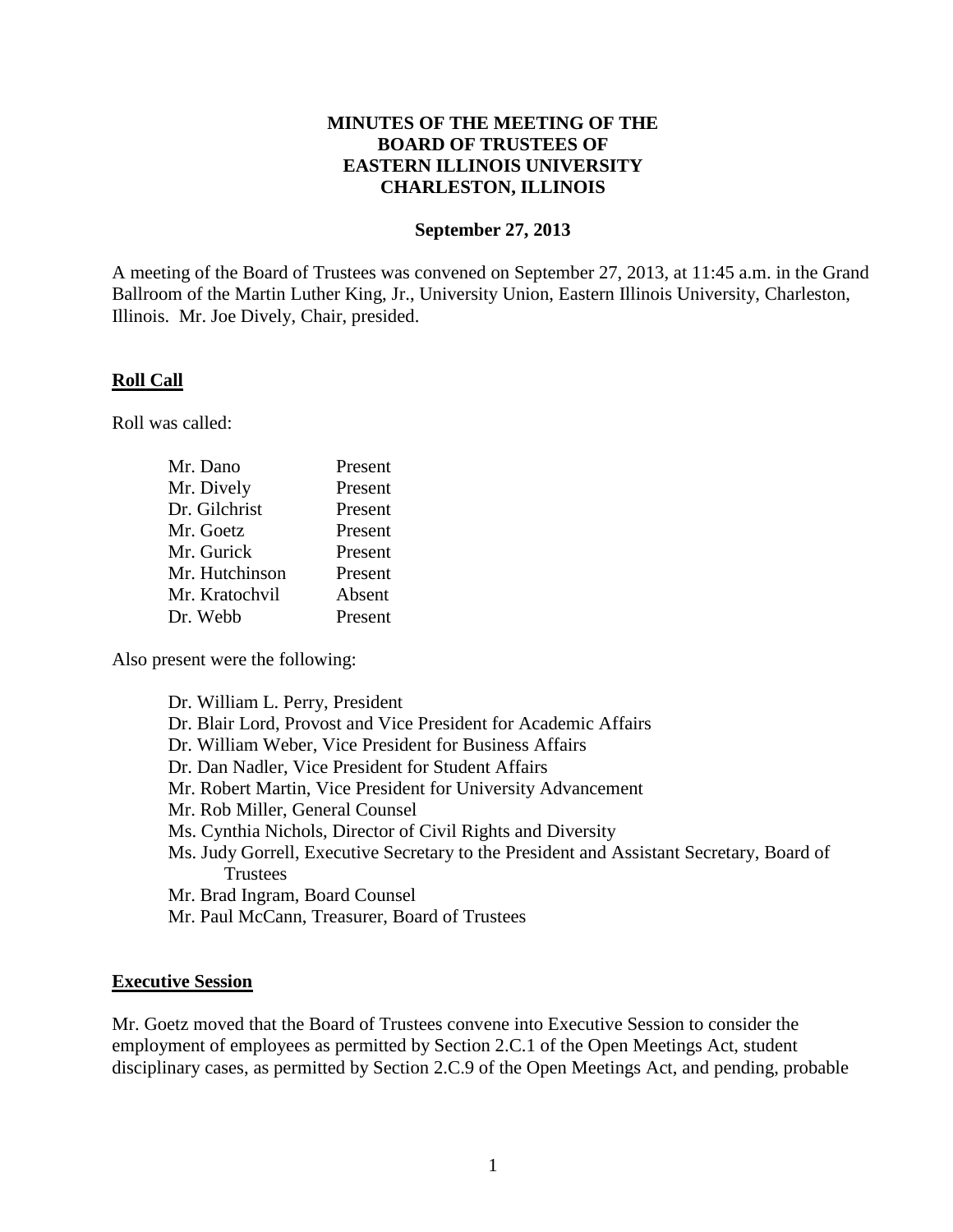and imminent litigation as permitted by Section 2.C.11 of the Open Meetings Act. Mr. Hutchinson seconded the motion.

Roll was called and the vote was as follows:

| Mr. Dano       | Yes |
|----------------|-----|
| Dr. Gilchrist  | Yes |
| Mr. Goetz      | Yes |
| Mr. Gurick     | Yes |
| Mr. Hutchinson | Yes |
| Dr. Webb       | Yes |
| Mr. Dively     | Yes |
|                |     |

Motion carried.

Mr. Hutchinson moved to return to Open Session. Mr. Dano seconded the motion.

Roll was called and the vote was as follows:

| Mr. Dano       | Yes |
|----------------|-----|
| Dr. Gilchrist  | Yes |
| Mr. Goetz      | Yes |
| Mr. Gurick     | Yes |
| Mr. Hutchinson | Yes |
| Dr. Webb       | Yes |
| Mr. Dively     | Yes |
|                |     |

Motion carried.

#### **Information Items**

#### **Report from Board Chair**

Mr. Dively read a resolution for Mr. Leo Welch thanking him for his service on Eastern Illinois University's Board of Trustees from August 2004 to January 2013.

## **Resolution Presented to Leo Welch**

WHEREAS, Leo Welch has devoted his career to education in Illinois, having served as a biology teacher at ROVA High School in Oneida, Ill., prior to becoming a professor of biology at Southwestern Illinois College; and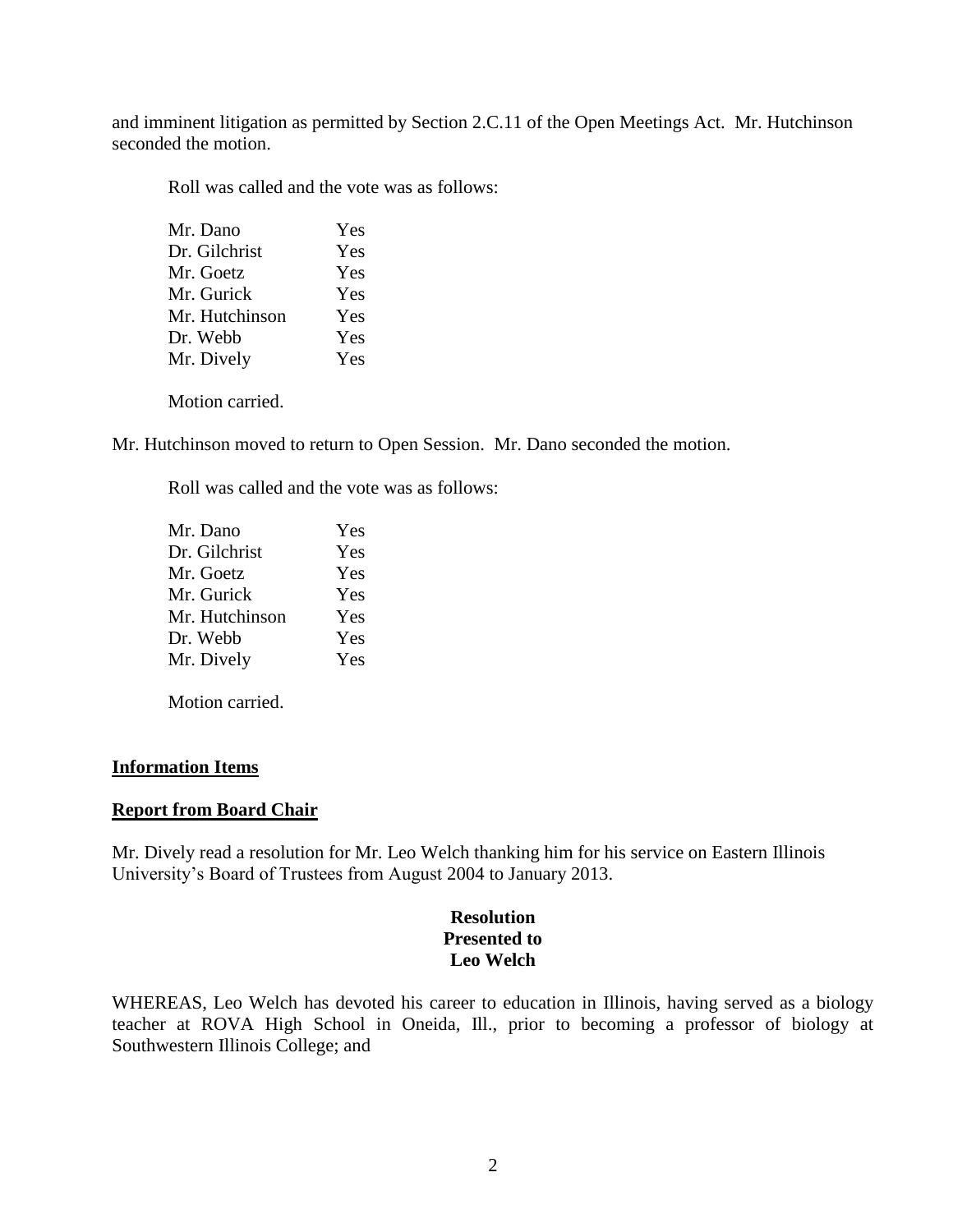WHEREAS, he has also participated in many professional societies, including the American Association for the Advancement of Science, the American Institute for Biological Sciences, the Illinois State Academy of Sciences and the St. Louis Academy of Sciences; and

WHEREAS, Mr. Welch has served Eastern Illinois University with distinction as both a member of its Board of Trustees (from August 2004 to January 2013) and a loyal alumnus; and

WHEREAS, during Mr. Welch's tenure as a trustee, the university has celebrated several milestones, including the opening and dedication of the newly renovated Doudna Fine Arts Center; the construction and opening of the Louis M. Grado Building, permanent home to Eastern's Textbook Rental Service, and a Renewable Energy Center; and the establishment of a REC-related Center for Clean Energy Research and Education; and

WHEREAS, as trustee, Mr. Welch served as a strong advocate for both academic freedom and shared governance on the EIU campus.

NOW, THEREFORE, BE IT RESOLVED THAT the members of Eastern Illinois University's Board of Trustees, along with the university's administrators, faculty, staff and students, do hereby express their utmost gratitude to Leo Welch for his dedicated service to education, Eastern Illinois University and to the people of Illinois.

Board Chair **Date Date President Date Date** 

\_\_\_\_\_\_\_\_\_\_\_\_\_\_\_\_\_\_\_\_\_\_\_\_\_ \_\_\_\_\_\_\_\_\_\_\_\_\_\_\_\_\_\_\_\_\_\_\_\_\_

Mr. Dively also noted that September 21, 2013 marked the  $30<sup>th</sup>$  year for Special Olympics Family Festival, a day of fun and games for more than 800 athletes from east central Illinois. Many students and staff from Eastern Illinois University volunteered for the event.

# **Committee Reports**

Executive/Planning Committee – The Executive/Planning Committee discussed enrollment and affordability in detail and will be providing guidance to the administrative team. SB 1900, Open Access to Research produced by faculty, was discussed. The Board will need to appoint a committee in the near future in accordance with SB, and the committee will bring a recommendation back to the Board. Dr. Perry provided the Board with information about the Barn Party.

Board Relations Committee – Mr. Martin provided updates for Alumni Services, Development, and the Foundation. The Committee reviewed the recommendations for the naming opportunities to be acted upon by the Board.

Finance/Audit Committee – Internal Auditing continuing to audit offices and functions of the University. The President and vice presidential offices have been audited and everything is in good order. The Committee reviewed the President's expenses as required. The Committee reviewed the purchase items recommended for approval at the Board meeting. Dr. Weber noted that performance funding this year is 1/2 percent and may be 2-5 percent next year.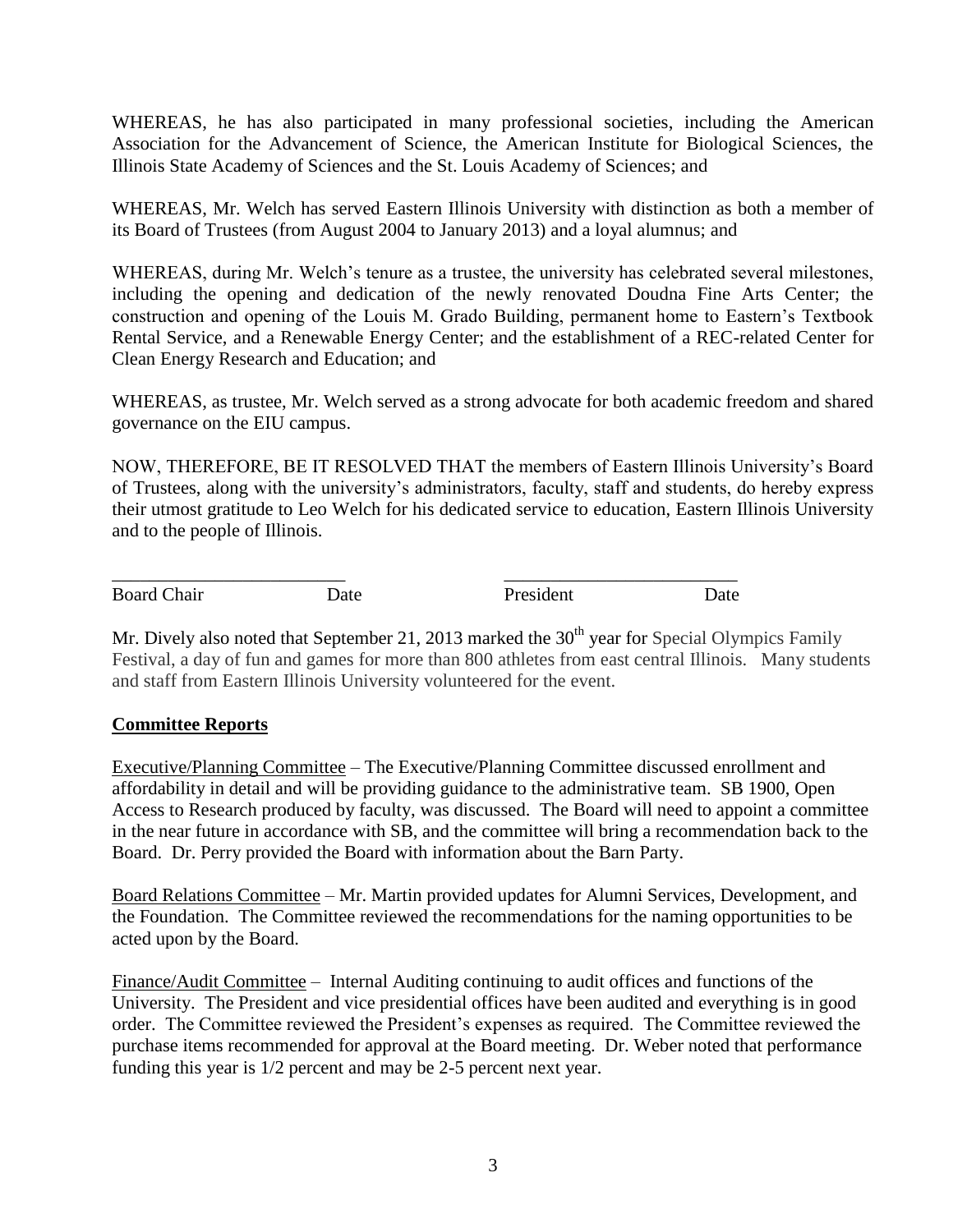Board Regulations – No report.

Academic and Student Affairs Committee – The Committee reviewed several items. Dean Jackman and Dean Izadi were present and discussed in detail the proposed B.S. in Adult and Community Education and the Sustainable Entrepreneurship through Education and Development Center (SEED). Other topics discussed included the Good Neighbor Program, North Central Accreditation Update, Athletic Update, and Family Weekend and Homecoming for 2013.

# **Action Items**

1. Mr. Hutchinson moved to approve the minutes of the Board Meeting on June 17, 2013 and the Board retreat held on June 21-22, 2013. Mr. Goetz seconded the motion.

Roll was called and the vote was as follows:

| Yes |
|-----|
| Yes |
| Yes |
| Yes |
| Yes |
| Yes |
| Yes |
|     |

Motion carried.

2. Dr. Webb moved to approve the purchase of a membership in CARLI at a cost not to exceed \$360,000.00 from the University of Illinois, CARLI, Champaign, IL. The source of funds is FY 2013 appropriated funds. Mr. Hutchinson seconded the motion.

This purchase item is requested to increase the purchase of a membership and electronic resources from the Consortium of Academic and Research Libraries in Illinois (CARLI) for Booth Library for the period July 1, 2013 through June 30, 2014. This consortium gives faculty and students access to more than 36 million bibliographies and electronic items from 80 libraries across the state.

Roll was called and the vote was as follows:

| Mr. Dano       | Yes |
|----------------|-----|
| Dr. Gilchrist  | Yes |
| Mr. Goetz      | Yes |
| Mr. Gurick     | Yes |
| Mr. Hutchinson | Yes |
| Dr. Webb       | Yes |
| Mr. Dively     | Yes |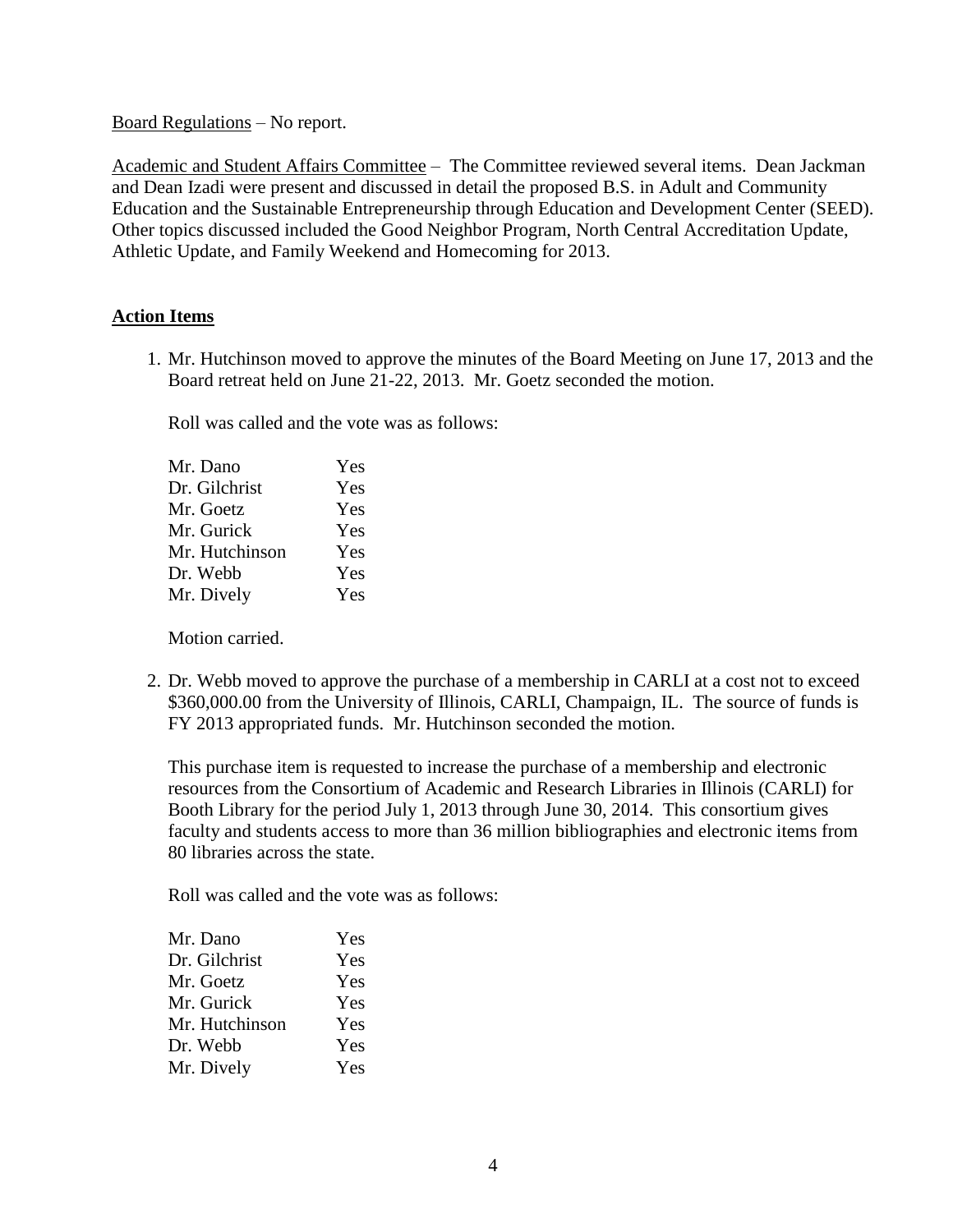Motion carried.

3. Dr. Webb moved to approve the purchase of Master Contract Services for WEIU at a cost not to exceed \$337,800.00 from The Media Gateway, Little Rock, AR. The source of funds is grant funds. Mr. Dano seconded the motion.

This purchase includes complete off-site master control services for WEIU's multiple digital television channels including point to point connectivity, video and audio streams, and all necessary equipment to interface. The purchase of Master Contract Services is for the period beginning upon full execution of the agreement through June 30, 2018 with the University's option to renew for one additional 5-year period.

Roll was called and the vote was as follows:

| Yes |
|-----|
| Yes |
| Yes |
| Yes |
| Yes |
| Yes |
| Yes |
|     |

Motion carried.

4. Mr. Dano moved to approve the Exclusive Beverage Agreement at a cost not to exceed \$300,000.00 annually – this is an estimated cost, dependent on the quantity of product required by the University. The vendor is Pepsi Mid America, Marion, IL. The source of funds is local funds. Mr. Hutchinson seconded the motion.

This purchase is a full-service beverage agreement whereby Pepsi beverage products would be the exclusive beverages served on campus. This agreement is for a five (5) year period ending June 30, 2018 and is a renewal of the current five (5) year agreement. In exchange, the University will receive guaranteed minimum annual commissions, additional monies and other considerations.

Roll was called and the vote was as follows:

| Mr. Dano       | Yes |
|----------------|-----|
| Dr. Gilchrist  | Yes |
| Mr. Goetz      | Yes |
| Mr. Gurick     | Yes |
| Mr. Hutchinson | Yes |
| Dr. Webb       | Yes |
| Mr. Dively     | Yes |

Motion carried.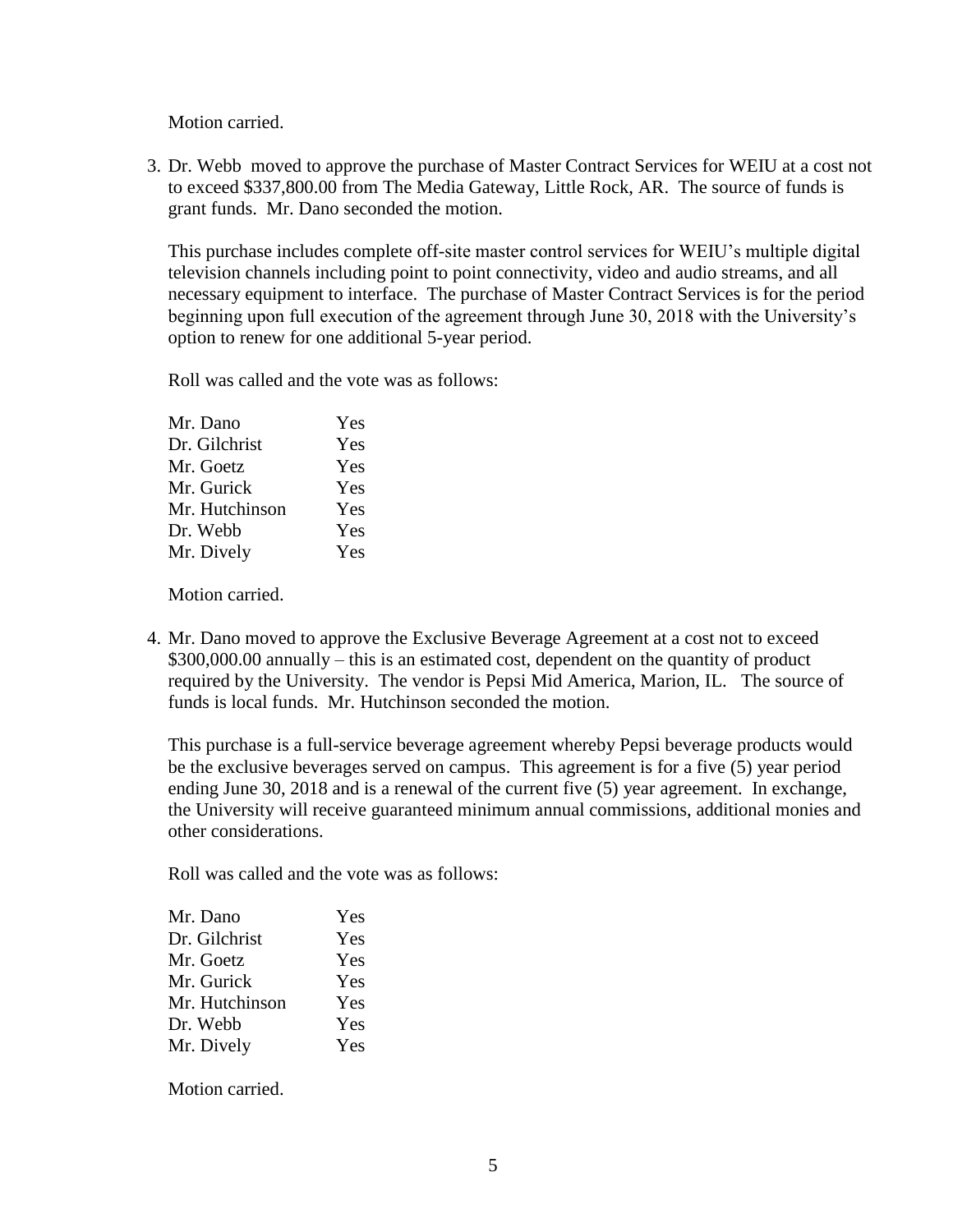5. Mr. Goetz moved to approve the purchase of an Audit at a cost not to exceed \$265,000.00 from the Office of the Auditor General (Sole Source). This purchase item is for the costs of the state mandated audit services for the period ending June 30, 2013. The source of funds is appropriated and local funds. Dr. Webb seconded the motion.

Roll was called and the vote was as follows:

| Mr. Dano       | Yes |
|----------------|-----|
| Dr. Gilchrist  | Yes |
| Mr. Goetz      | Yes |
| Mr. Gurick     | Yes |
| Mr. Hutchinson | Yes |
| Dr. Webb       | Yes |
| Mr. Dively     | Yes |
|                |     |

Motion carried.

6. Mr. Hutchinson moved to approve the purchase of an Imaging System at a cost of \$420,000.00 (including \$7,678.00 contingency) from Ellucian (formerly SunGard Higher Education), Malvern, PA. This purchase includes software, licenses, training, consulting and maintenance for the installation of an imaging system. The system will be utilized by Human Resources, Procurement, Business Office and Financial Aid. The source of funds is local funds. Mr. Dano seconded the motion.

Dr. Gilchrist left the meeting at 2:55 p.m.

Roll was called and the vote was as follows:

| Mr. Dano       | Yes |
|----------------|-----|
| Mr. Goetz      | No  |
| Mr. Gurick     | No  |
| Mr. Hutchinson | Yes |
| Dr. Webb       | Yes |
| Mr. Dively     | Yes |

Motion carried.

7. Mr. Dano moved to approve the naming of the clubroom in Lantz Arena the "Ike Kennard Club Room." Mr. Goetz seconded the motion.

Ike Kennard '44 was one of Eastern Illinois University's most active boosters providing financial and personal support to the Panther Athletic program since the World War II era. Ike and his wife Joan '45 have been generous donors and wonderful friends to EIU for several decades. They are members of the Pillar Society, Keystone Society for Lifetime giving and the Heritage Society for their desire to leave a family legacy gift to Eastern.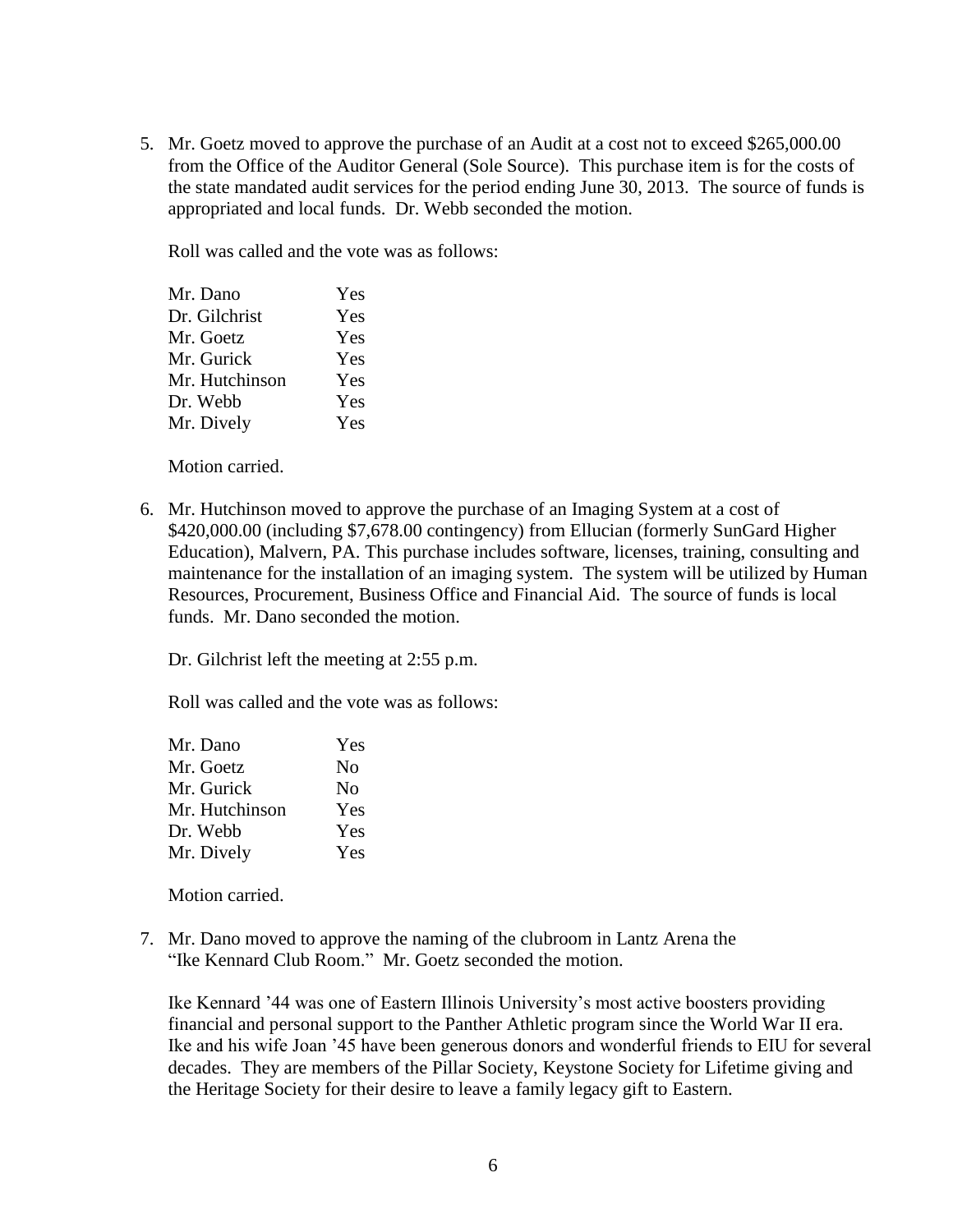Roll was called and the vote was as follows:

| Yes |
|-----|
| Yes |
| Yes |
| Yes |
| Yes |
| Yes |
|     |

Motion carried.

8. Mr. Dano moved to approve the naming of the Movement Studio in the Doudna Fine Arts Center the "Globe Studio" in recognition of Christopher and Nancy Desmond. Mr. Hutchinson seconded the motion.

Christopher Desmond ('94 and '96) and Nancy Desmond ('92) have committed financial support for the purpose of naming of The Globe Studio. Mr. and Mrs. Desmond believe that the areas of business and theatre have played a large role in Christopher's success as a businessman and a public speaker and want to encourage students to be actively involved in both areas through the establishment and support of the All The World's a Stage Fund.

Roll was called and the vote was as follows:

| Mr. Dano       | Yes |
|----------------|-----|
| Mr. Goetz      | Yes |
| Mr. Gurick     | Yes |
| Mr. Hutchinson | Yes |
| Dr. Webb       | Yes |
| Mr. Dively     | Yes |

Motion carried.

# 9. **Revision to Board** *Governing Policies* **[First Reading]**



Governing Policy: II.C.2. Administrative Employees

Issued: January 16, 1996

The following revision to Board Governing Policy Article II.C.2 is presented as a first reading:

# **2. Administrative Employees.**

Administrative employees comprise those administrative and professional employees who are not employed under the State Universities Civil Service System, including medical doctors engaged in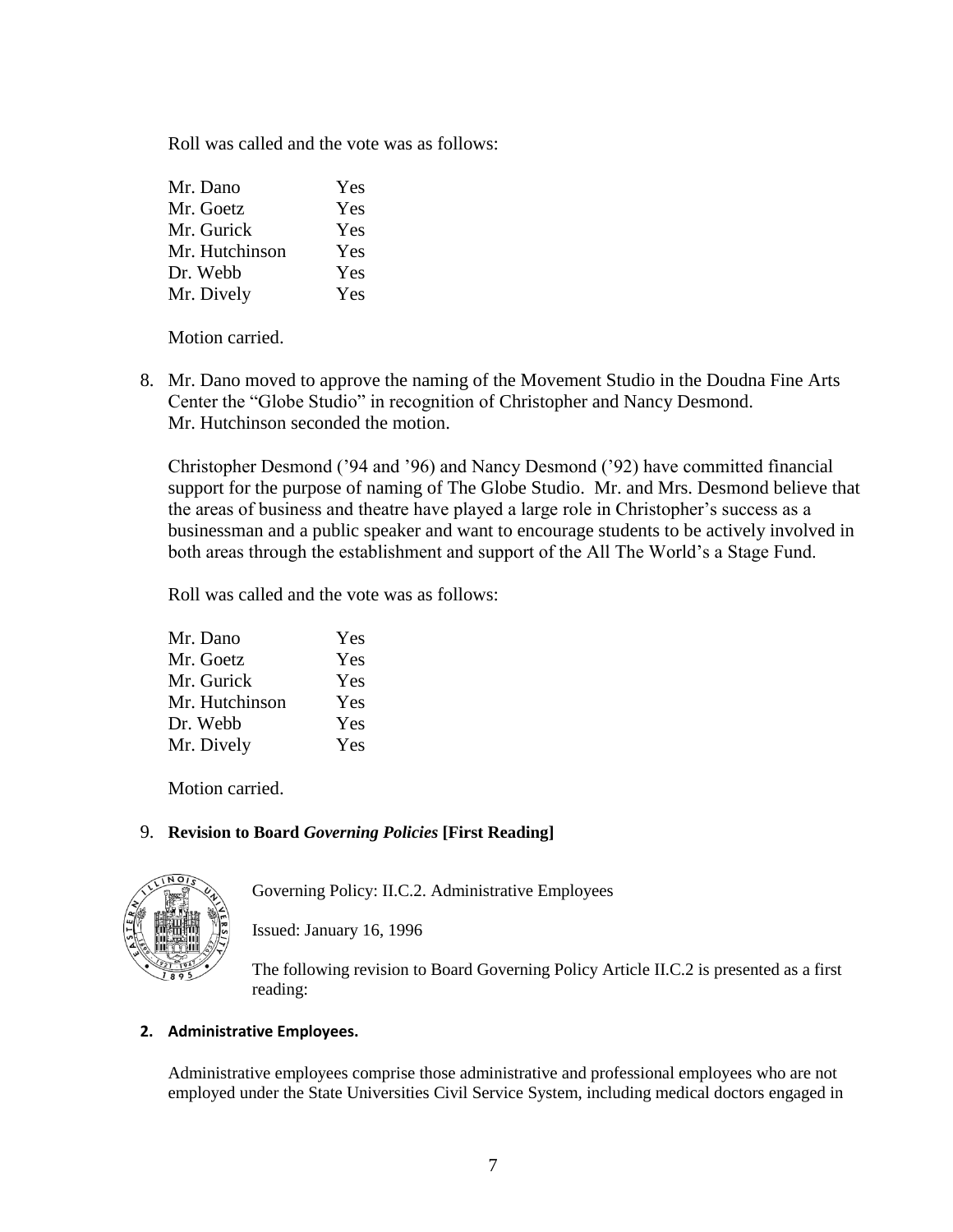providing health services appointed in accordance with Board Regulations. Administrative employees may be granted faculty rank and tenure in appropriate circumstances as provided in Board Regulations. In some cases, the President, with the prior approval of the Board, may offer employment contracts to specific senior administrative employees and coaches provided that such contracts may not exceed five three (53) years in length unless a longer term is required by law.

10. Dr. Webb moved to review and complete the Ohio Valley Conference Governing Board Certification Form for Academic Year 2013-14. Mr. Hutchinson seconded the motion.

Roll was called and the vote was as follows:

| Mr. Dano       | Yes |
|----------------|-----|
| Mr. Goetz      | Yes |
| Mr. Gurick     | Yes |
| Mr. Hutchinson | Yes |
| Dr. Webb       | Yes |
| Mr. Dively     | Yes |

Motion carried.

11. In accordance with Article II.C.2 of the Board of Trustees Governing Policies, the President may offer multi-year contracts to certain senior administrative employees and coaches. Dr. Perry is recommending that the Board approve four contract extensions. Mr. Dano moved to approved the following contract extensions. Dr. Webb seconded the motion:

Dr. Blair M. Lord, Provost and Vice President for Acamdeic Affairs, a contract extension for the period February 1, 2014, to June 30, 2016.

Dr. William Weber, Vice President for Business Affairs, a contract extension for the period July 1, 2014, to June 30, 2016.

Dr. Daniel Nadler, Vice President for Student Affairs, a contract extension for the period February 1, 2014, to June 30, 2016.

Mr. Robert Martin, Vice President for University Advancement, a contract extension for the period July 1, 2014, to June 30, 2016.

Roll was called and the vote was as follows:

| Mr. Dano       | Yes |
|----------------|-----|
| Mr. Goetz      | Yes |
| Mr. Gurick     | Yes |
| Mr. Hutchinson | Yes |
| Dr. Webb       | Yes |
| Mr. Dively     | Yes |

Motion carried.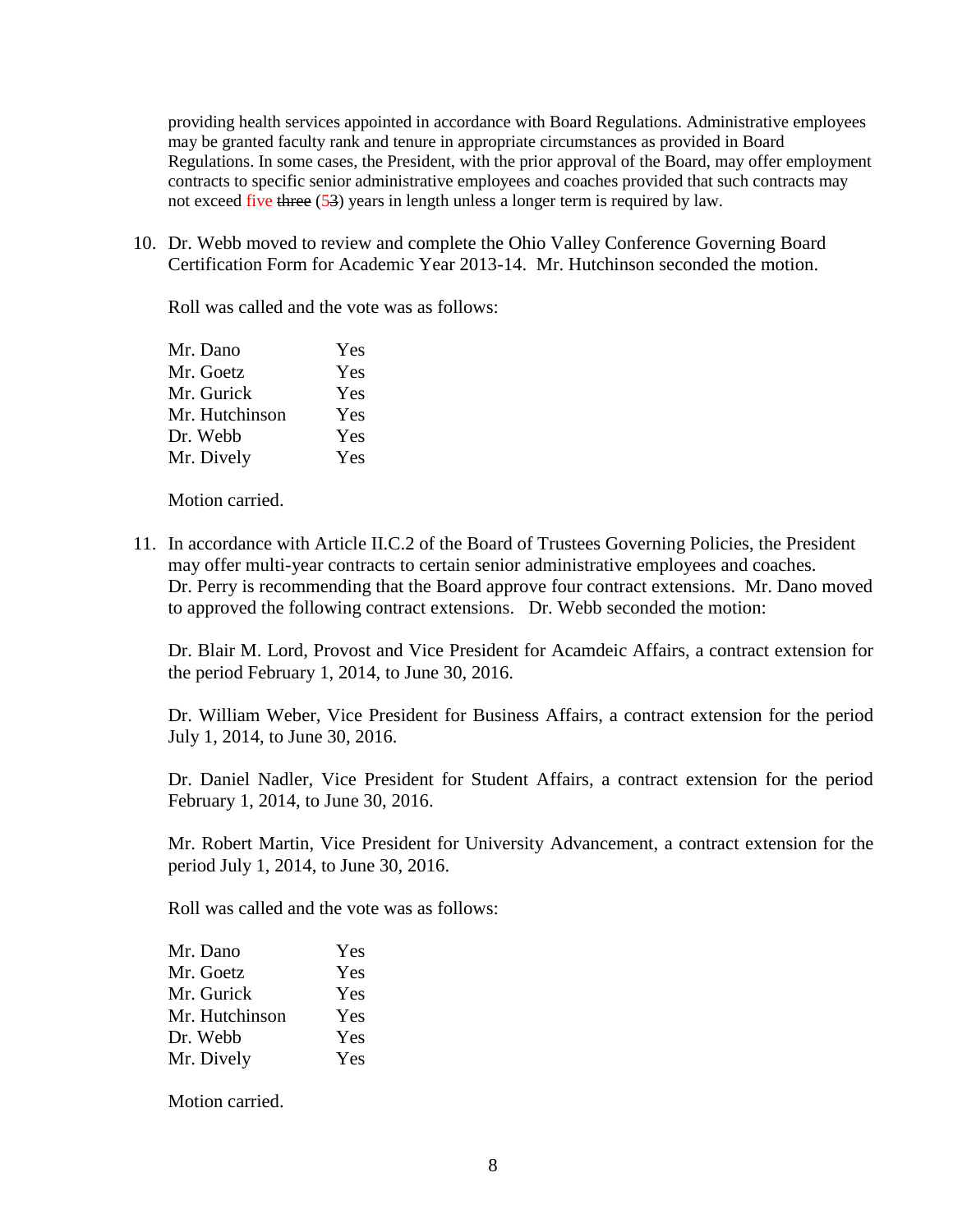12. Mr. Goetz moved to approve the proposal for the Adult and Community Education Undergraduate Degree. Dr. Webb seconded the motion.

The Program will prepare graduates to develop, deliver and lead educational programs in community agencies. The students enrolled in this program will develop skills for careers that assist in the development of children, youth, and adults outside of the school settings. The graduates will also be provided with the skills to develop capacity of the community as well as developing programs involved in volunteerism and community enrichment programs.

Roll was called and the vote was as follows:

| Mr. Dano       | Yes |
|----------------|-----|
| Mr. Goetz      | Yes |
| Mr. Gurick     | Yes |
| Mr. Hutchinson | Yes |
| Dr. Webb       | Yes |
| Mr. Dively     | Yes |

Motion carried.

13. Mr. Hutchinson moved to approve the proposal for the Sustainable Entrepreneurship through Education and Development (SEED) Center. Mr. Dano seconded the motion.

The primary focus of the Sustainable Entrepreneurship through Education and Development (SEED) Center at Eastern Illinois University is to foster collaboration among students, researchers, educators, and practicing entrepreneurs to promote, through integrative learning, an understanding of starting managing a profitable business.

Roll was called and the vote was as follows:

| Yes |
|-----|
| Yes |
| Yes |
| Yes |
| Yes |
| Yes |
|     |

Motion carried.

### **Information Items (continued)**

### **President's Report**

President Perry gave a summer and fall update highlighting some of our successes. The construction of the CENCERE building now has walls, a roof, and is moving along. The building should open in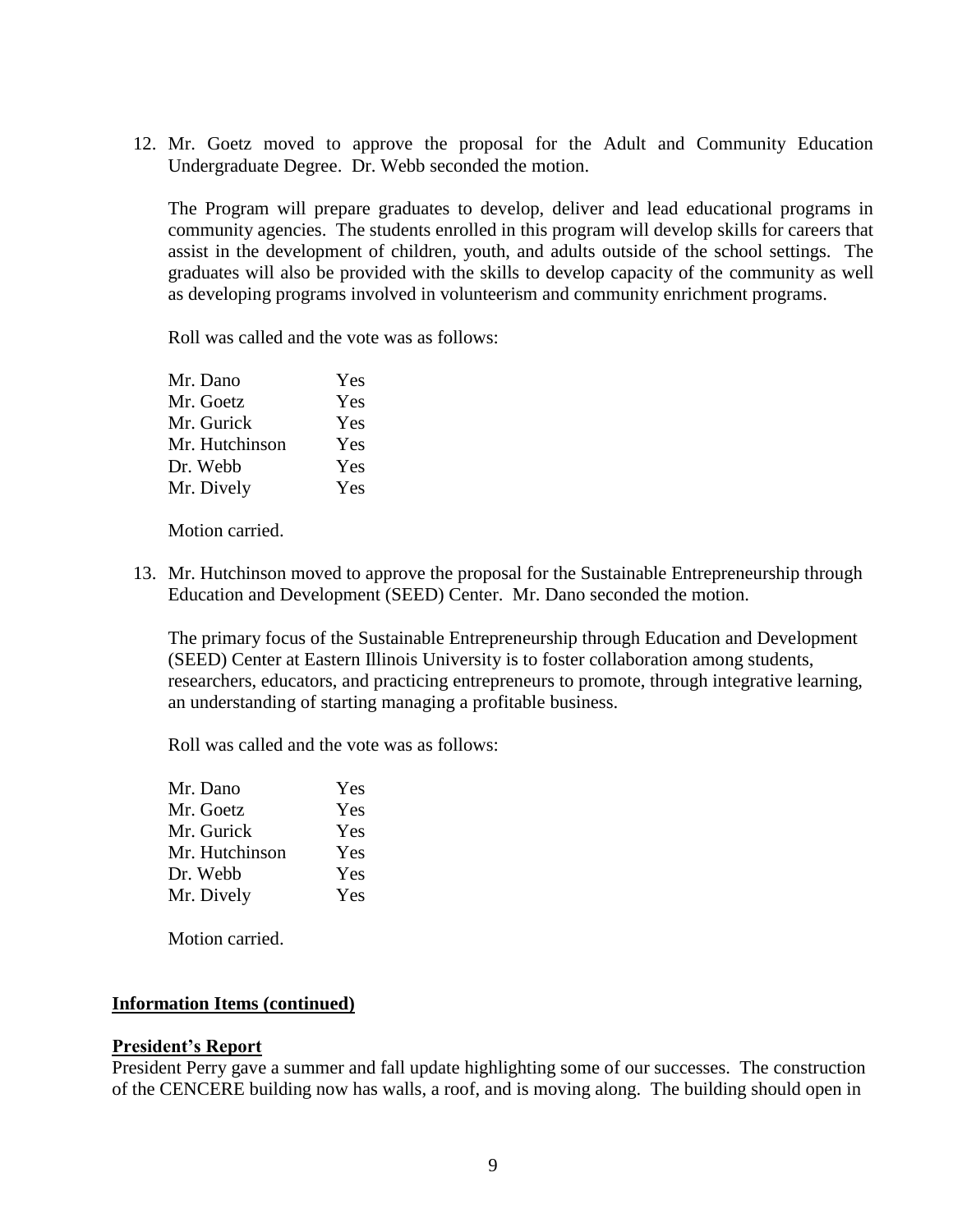the spring. The Honors College is now on the quad, in the upstairs of the old Textbook Rental. Undergraduate research continues to grow. Other recognitions include: Eastern was recognized as a veteran friendly institution, President's Honor Roll of Community Service, recipient of the State Fire Marshall award, moved up in the U. S. News rankings, several faculty and staff named to national boards, and WEIU News Watch received another Emmy. Some areas of concern is enrollment and transfer enrollment.

## **Intercollegiate Athletics Report**

Ms. Burke gave the Athletic Annual Report, highlighting the Top 10 of 2012-2013: 10) Eastern Illinois paid tribute to some of its all-time greats, retiring the No. 2 jersey worn by baseball great Kevin Seitzer and the No. 44 jersey worn by basketball great Henry Domercant. EIU paid tribute to the history of women's athletics and the evolution of Title IX. 9) Eastern Illinois softball won their second regular season OVC title in three years. 8) Eastern Illinois filled Lantz Area for the annual Spring Fling and raised a record \$170,000 which will benefit EIU student-athletes. 7) Eastern Illinois women's basketball won the regular season OVC title for the second time in four years and made its fourth straight postseason appearance. 6) Eastern Illinois men's and women's track continued to the dominant program in the OVC. 5) Junior wide receiver Erik Lora posted one of the best single season in FCS football history. 4) Junior pole vaulter Jade Riebold posted the single best season for an individual female athlete in school history as she broke both her own EIU and OVC records in pole vault. 3) Eastern Illinois football turned around a 7-1 season in the OVC in 2011 to a 6-1 OVC record in 2012. 2) Eastern Illinois student-athletes excelled not only in their competitive sport but also in the classroom as the cumulative GPA for EIU's studentathletes was a 3.20. 1) Eastern Illinois had a banner year as the Panthers won the OVC Commissioner's Cup, the third overall championship for EIU in the last four years. EIU won six team championships during the season – football, men's indoor track, men's outdoor track, women's outdoor track, women's basketball, and softball.

# **Title IX Compliance Report**

Eastern's Office of Civil Rights and Diversity collects survey data and other types of information as part of a process used to monitor whether the university is providing equal opportunities for its female students in intercollegiate athletics. Surveying students regarding their interests and abilities to compete in intercollegiate athletics is referenced in the university's NCAA Gender Equity Plan and is recommended by the U.S. Office for Civil Rights.

As part of this ongoing monitoring process, Eastern's Office of Civil Rights and Diversity analyzed responses from 100% of first-time female freshmen, and 62% of female transfer students who completed Title IX Interests and Abilities surveys during the summer of 2013. This data is collected through an online survey system that is maintained by the Civil Rights Office on campus and is one of a number of indicators used as part of the ongoing process to assess compliance with Title IX.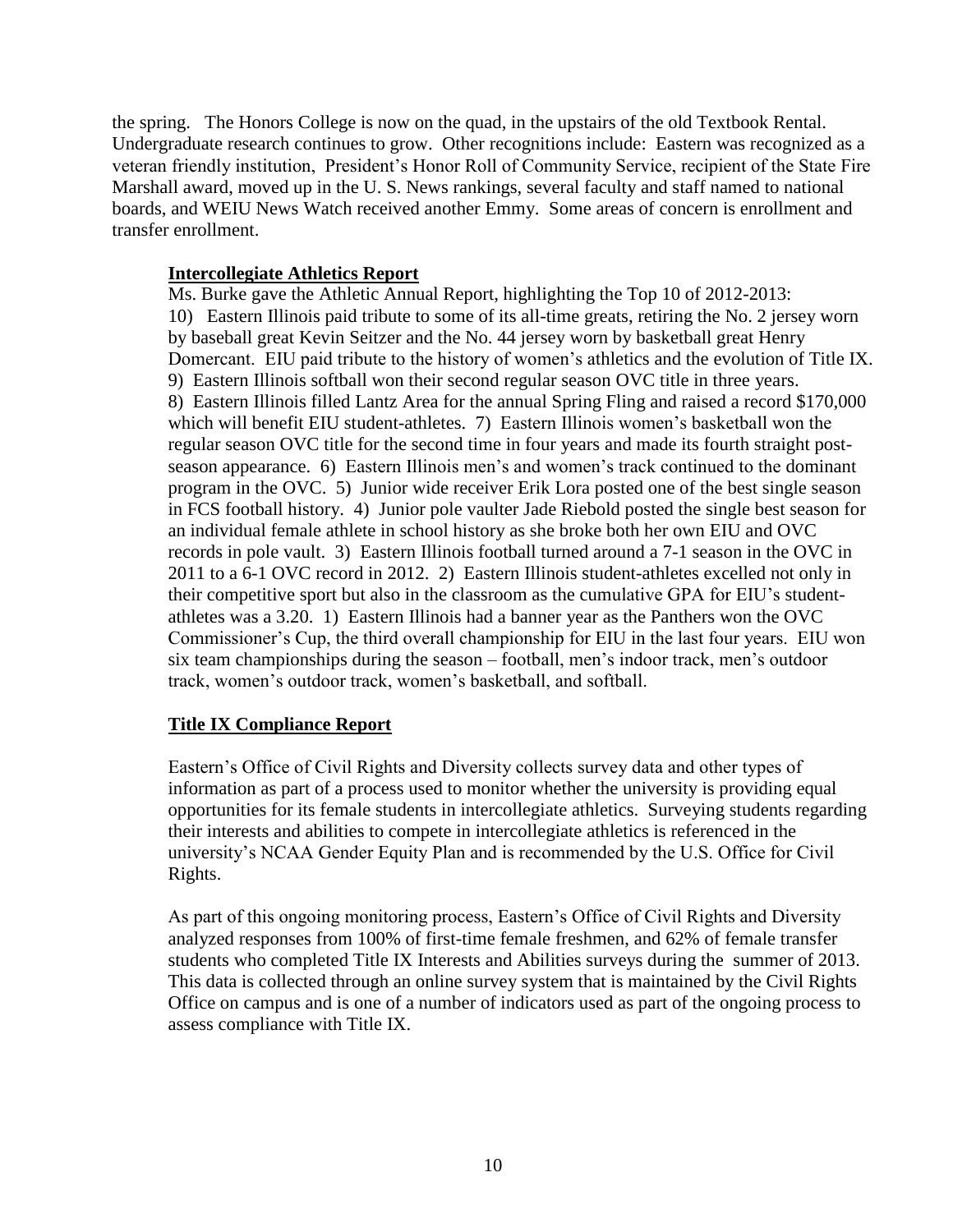# **Reports from Constituencies**

Faculty Senate – No report.

Staff Senate – No report.

Student Government – Ms. Kaylia Eskew, Student Body President, reported that student government has been busy. Some projects include First Night, passing out midterm snacks and tips, a student and alumni golf outing, and working with diversity-based RSO's to create a student mixer. One of the most exciting, upcoming initiatives for Kaylia will be to lead the University Enhancement committee in the effort to raise funding and student support for the Panther landmark as part of the Strategic Plan.

Mitchell Gurick has revamped the Student Action Team and is gearing up for Eastern's first lobby day in Springfield on October 23. Kathryn English, the student VPAA, has expanded the Pizza with the Prez Program and is working to create a scholarship fair. Darnell Tyms, the student VPSA, hosted a very successful Pantherpalooza, and is currently reorganizing the Student Organization Cabinet to help establish stronger and more effective relationships with campus organizations.

| <u>Vendor</u>                                                       | <b>Type of Purchase</b>                                            | <b>Bids</b> | <u>Amount</u> |
|---------------------------------------------------------------------|--------------------------------------------------------------------|-------------|---------------|
| <b>Arch Technology Solutions</b><br>Oklahoma City, OK               | Cisco SMARTnet<br>Software and Hardware<br>License and Maintenance | 9           | \$120,747.07  |
| Oracle America Inc.<br>Chicago, IL                                  | Software Maintenance                                               | (a)         | \$134,413.24  |
| <b>Advanced Microelectronics</b><br>Vincennes, IN                   | <b>Onsite Computer Technician</b>                                  | (a)         | \$146,986.19  |
| Mostardi Platt<br>Elmhurst, IL                                      | <b>Environmental Consulting</b>                                    | (b)         | \$145,000.00  |
| <b>Institutional Network</b><br>Communications<br>Tompkinsville, KY | Cable TV for Residence Halls                                       | (a)         | \$238.417.97  |
| Cellco Partnership d/b/a/<br>Verizon<br>LeHigh Valley, PA           | <b>Cell Phone Services</b>                                         | (c)         | \$110,000.00  |
| Duce Construction<br>Champaign, IL                                  | Site Utilities and Development<br>for New CENCERE Building         | 3           | \$115,600.00  |
| <b>Noel Levitz</b><br>Coralville, IA                                | <b>Enrollment Management Consultant</b>                            | (a)         | \$102,119.13  |

### **Summary of Purchases \$100,000 - \$249,999**